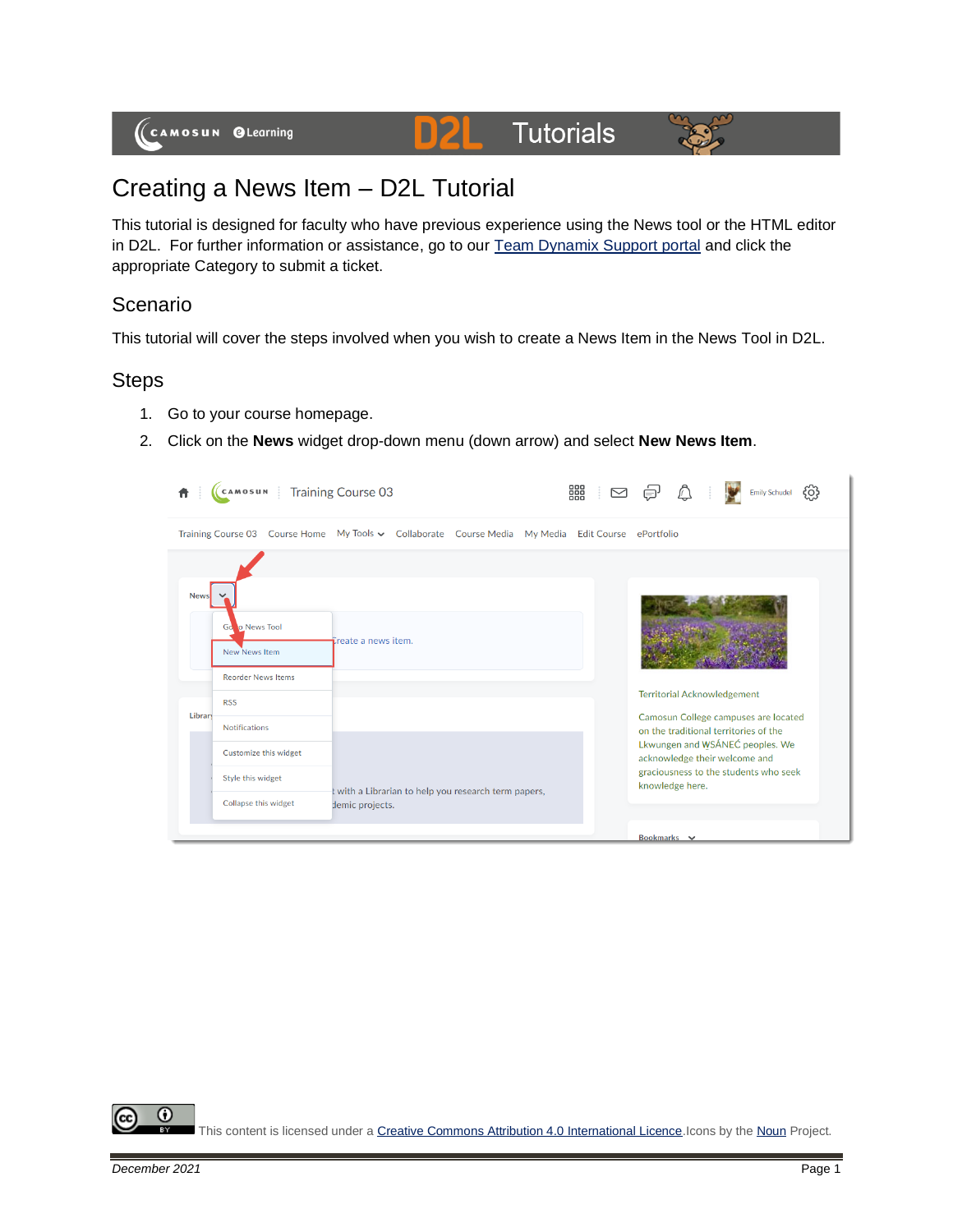3. Add a **Headline** for your News Item, then add content to the **Content** box. Use the formatting features as required (these include the **Insert Stuff**, **Insert Image**, and **Insert Quicklink** buttons on the left – see related **Content** tutorials *Embedding a Video into a Content Page*, *Inserting an Image into a Content Page*, and *Insert a Quicklink into the HTML Editor* for further information). You can also copy and paste content from a WORD document into the Content box.

| New Item                                                                                                                                                                         |
|----------------------------------------------------------------------------------------------------------------------------------------------------------------------------------|
| General                                                                                                                                                                          |
| Headline*<br>Welcome to the Course!                                                                                                                                              |
| Content*                                                                                                                                                                         |
| $\cdots$ 22<br>$\frac{1}{\sqrt{1}}$<br>$+ \vee$ Lato (Recom $\times$ 17.1px $\times$<br>в<br>Paragraph<br>$\checkmark$<br>E so di<br>쿠<br>$\ddot{\mathbb{Y}}$<br>$\equiv$        |
| Welcome to the course. This term we will be learning a lot of fantastic stuff, so I hope you are looking forward to it.<br>We start Tuesday, so see you then!<br>Your instructor |
| h.<br>Availability                                                                                                                                                               |
| Show Start Date<br>Save as Draft<br><b>Publish</b><br>Cancel                                                                                                                     |
|                                                                                                                                                                                  |

4. Scroll down, and set the **Availability** for your News Item if needed (for example, the **Start Date** opens the News Item to students).



This content is licensed under [a Creative Commons Attribution 4.0 International Licence.I](https://creativecommons.org/licenses/by/4.0/)cons by th[e Noun](https://creativecommons.org/website-icons/) Project.

⋒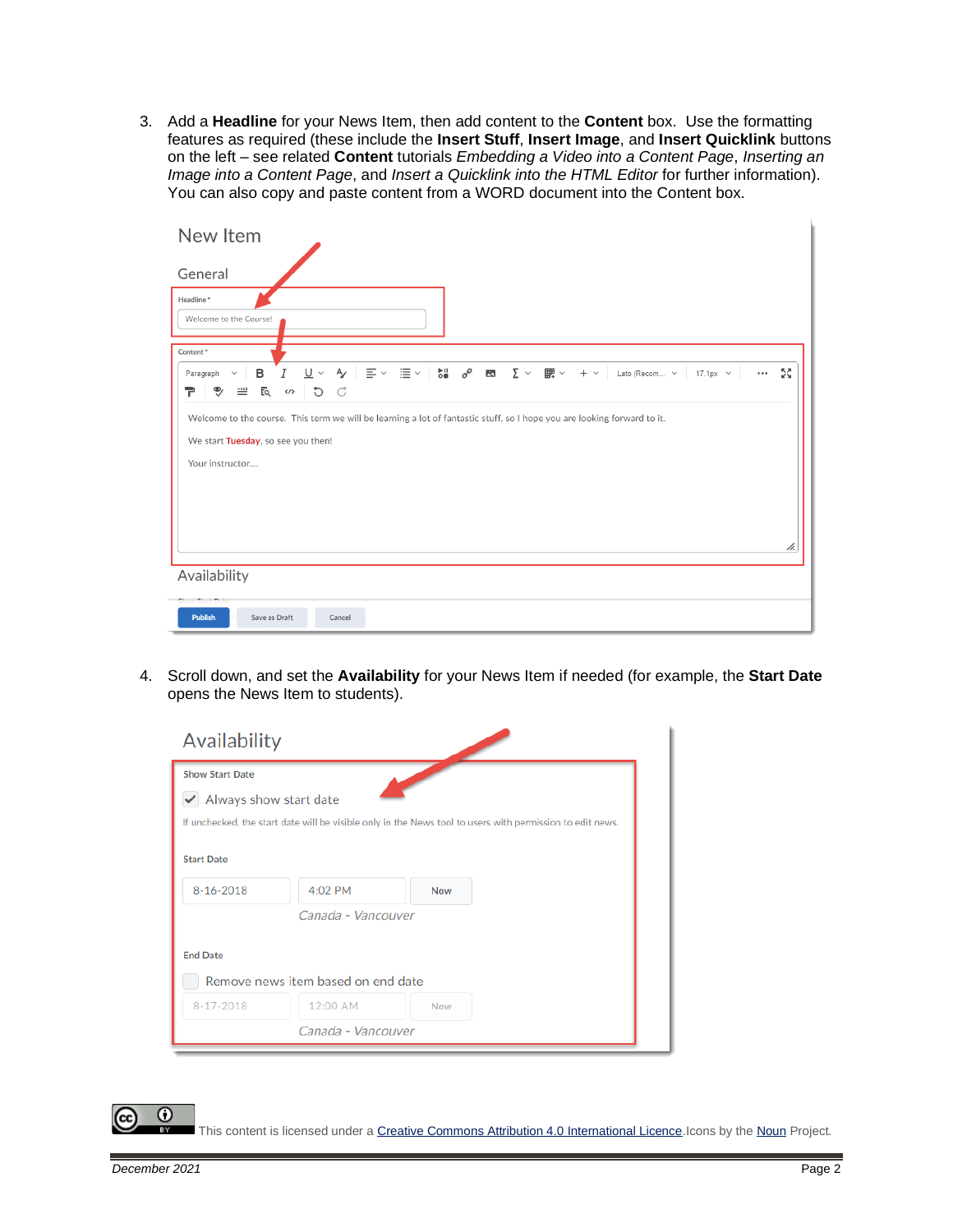5. Scroll down a bit more to add **Attachments** (click **Add a File** to upload a file from your computer as an attachment) if needed (for example, if you have a WORD document you want students to download and print for class).

| Availability                                   |                                      |                                                                                                           |  |  |
|------------------------------------------------|--------------------------------------|-----------------------------------------------------------------------------------------------------------|--|--|
| <b>Show Start Date</b>                         |                                      |                                                                                                           |  |  |
| Always show start date<br>$\checkmark$         |                                      |                                                                                                           |  |  |
|                                                |                                      | If unchecked, the start date will be visible only in the News tool to users with permission to edit news. |  |  |
| <b>Start Date</b>                              |                                      |                                                                                                           |  |  |
| $8 - 16 - 2018$                                | 4:02 PM                              | <b>Now</b>                                                                                                |  |  |
|                                                | Canada - Vancouver                   |                                                                                                           |  |  |
|                                                |                                      |                                                                                                           |  |  |
| <b>End Date</b>                                |                                      |                                                                                                           |  |  |
|                                                | Remove news item based on en date    |                                                                                                           |  |  |
| $8 - 17 - 2018$                                | 12:00 AM                             | Now                                                                                                       |  |  |
|                                                | Canada,<br><b><i>Ancouver</i></b>    |                                                                                                           |  |  |
| <b>Attachments</b>                             |                                      |                                                                                                           |  |  |
| Add a File                                     | <b>Record Audio</b>                  |                                                                                                           |  |  |
|                                                | <b>Additional Release Conditions</b> |                                                                                                           |  |  |
| <b>Attach Existing</b>                         | <b>Create and Attach</b>             | <b>Remove All Conditions</b>                                                                              |  |  |
| There are no conditions attached to this item. |                                      |                                                                                                           |  |  |
|                                                |                                      |                                                                                                           |  |  |
| <b>Publish</b>                                 | Save as Draft                        | Cancel                                                                                                    |  |  |

6. When you have finished setting up your News Item, click **Publish** to release your News Item, or **Save as Draft** if you wish to keep it hidden until you are finished working on it.

| <b>Attachments</b>     |                                                            |  |
|------------------------|------------------------------------------------------------|--|
| Add a File             | <b>Record Audio</b>                                        |  |
|                        | Additional Release Conditions                              |  |
| <b>Attach Existing</b> | <b>Remove All Conditions</b><br>e and Attach<br><b>Cre</b> |  |
|                        | There are no condition attached to this item.              |  |
| <b>Publish</b>         | Cancel<br>Save as Draft                                    |  |

 $\odot$ This content is licensed under [a Creative Commons Attribution 4.0 International Licence.I](https://creativecommons.org/licenses/by/4.0/)cons by th[e Noun](https://creativecommons.org/website-icons/) Project.